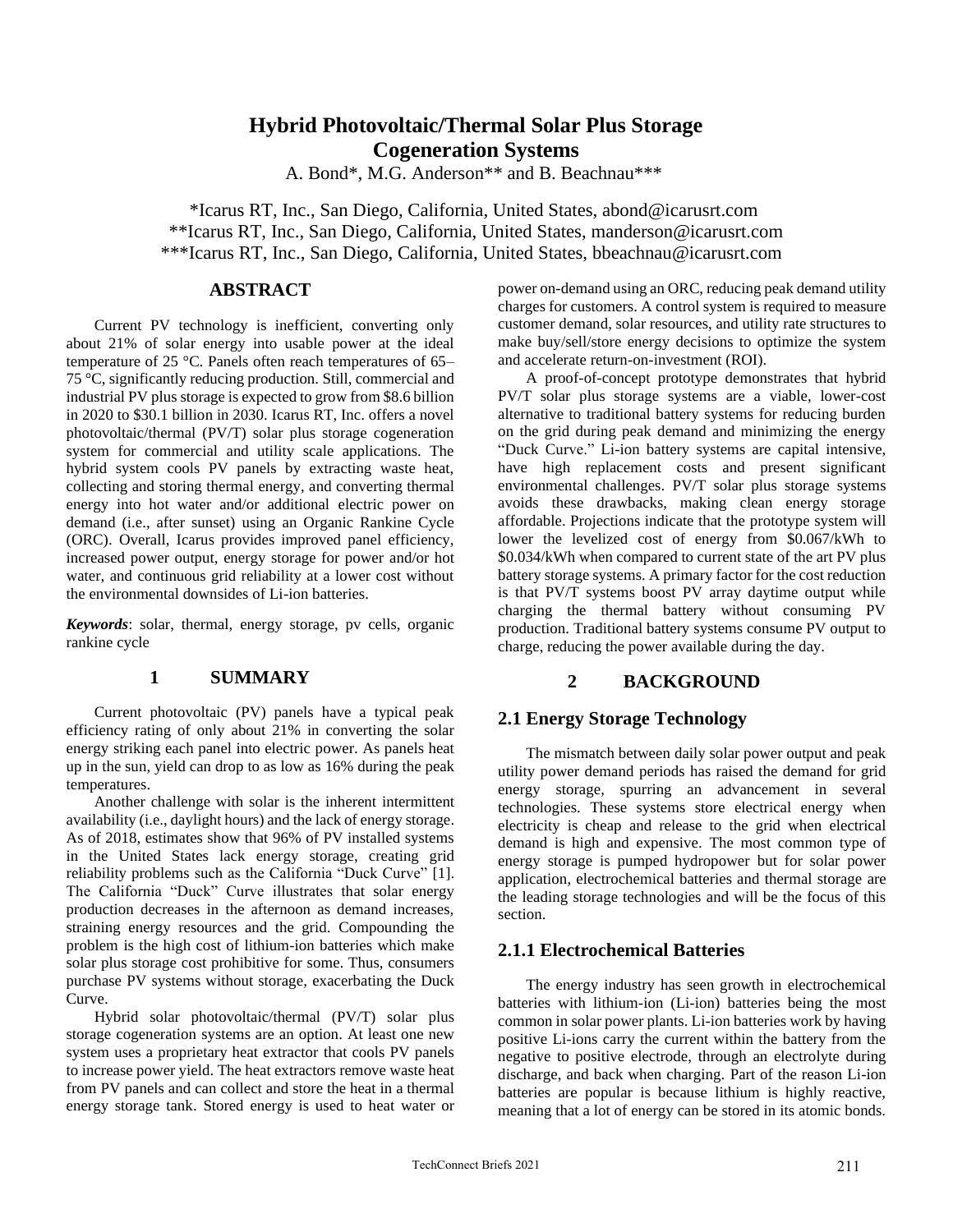This allows Li-ion batteries to have higher energy density than other competing chemistries. Additionally, Li-ion batteries hold their charge for longer periods of time and can handle hundreds of charge/discharge cycles.

One problem with Li-ion batteries is the cost. The cost of Li-ion storage is projected to have a price between \$80/kW and \$248/kWh by the year 2030 [2][3][4]. Bloomberg New Energy Finance (BNEF) reports the current cost of Li-ion storage at \$137/kWh, not including installation [3]. The current price is a major improvement from the \$1,100/kWh in 2010 and the price is expected to reach \$100/kWh by 2023. Although the future costs of Li-ion batteries look more attractive, costs still deter residential and commercial consumers from purchasing battery storage.

Another drawback of Li-ion batteries is that they need to be charged by electricity whether it is from the installed PV array output or from the grid. If a user is interested in installing a PV array to meet their daytime demand and charge the battery at the same time, the system will have to be larger and therefore more expensive.

Finally, Li-ion batteries have an expected lifetime of 5 to 15 years. There are insufficient recycling programs in place. By 2040, 0.33-4 million metric tons of Li-ion batteries will be disposed in landfills [5]. The continued reliance on Li-ion batteries poses a sustainability challenge to solar plus storage market.

## **2.1.2 Thermal Storage**

Thermal energy storage stores heat in a fluid and releases the heat when there is high demand for heat or electricity. Standalone PV arrays only generate electricity, therefore thermal energy storage is only suited for hybrid PV/T arrays or pure solar-thermal generation arrays. The two most common storage fluids are water in applications with temperatures below 100 °C and molten salt for applications where temperatures range between 288 and 566 °C. Since PV/T panel temperatures do not exceed 80 °C, this discussion will focus on water based thermal energy storage.

The most basic systems that water thermal storage is found paired with are solar thermal collector arrays. Solar thermal collectors heat up the fluid going through them and are ideal for water or space heating applications. In a solar collector system that generates more hot water than is used by the users, a storage tank is ideal to store excess heat and allow users to use the stored energy at later time. This storage system reduces utility costs along with users demand for water or space heating.

Single-tank thermocline systems are a more sophisticated storage tank system. This vertical storage system relies on the natural stratification properties of water mixing at different temperatures. While charging the storage tank, hot fluid is added to the top and moves the thermocline downward, minimizing the cold fluid at the bottom. During the discharge, thermal energy is removed from the top of the tank, the thermocline moves upward and the amount of cold fluid increases.

## **2.2 California Electrification**

Since January 1, 2020, California Assembly Bill 178 requires rooftop solar photovoltaic systems to be equipped on all new homes built. Additionally, at least 49 California communities now restrict the installation of natural gas appliances, such as water heaters, in new construction. The California Energy Commission anticipates closing the door completely to natural gas in new homes beginning 2023.

By 2030, all new commercial construction must meet California's Zero Net Energy (ZNE) mandate and 50% of existing buildings must be retrofitted to ZNE [6]. Renewable portfolio standards (RPS) in California require investor owned and municipal utilities to generate 52% and 60% of their energy from renewable sources by 2027 and 2030, respectively [7]. These energy mandates in California are opening a large market opportunity for innovative solar plus storage technologies to fill the space left by natural gas water heaters. States such as Hawaii, New Mexico, New York, Virginia, and Washington have established aggressive RPS goals between 2040 and 2050, creating opportunities for PV/T across the U.S. as well [7].

#### **3. OVERVIEW OF HYBRID PV/T**

New technologies are opening the door for this cogeneration system to become a reality. The subject system uses new materials (i.e., nano-coatings, low GWP organic fluids), a breakthrough heat extractor and fabrication techniques (i.e., 3D-printing) and a proprietary smart control system that were not available 5-10 years ago. These advances enable a low-cost system that substantially outperforms previous hybrid PV/T attempts.



*Figure 1: Heat Extractor cooling vs. Standard Panel.*

Heat extractors attach to the back of standard PV panels to lower panel temperature, improve their efficiency, and heat the fluid flowing through the extractor. In *Fig. 1*, the reader can see the temperature comparison between a regular PV panel and a PV panel with a heat extractor attached. This test demonstrated the potential for heat extractors to reduce PV panel surface temperature by 12°C on average compared to a standalone PV panel. In some instances, the maximum average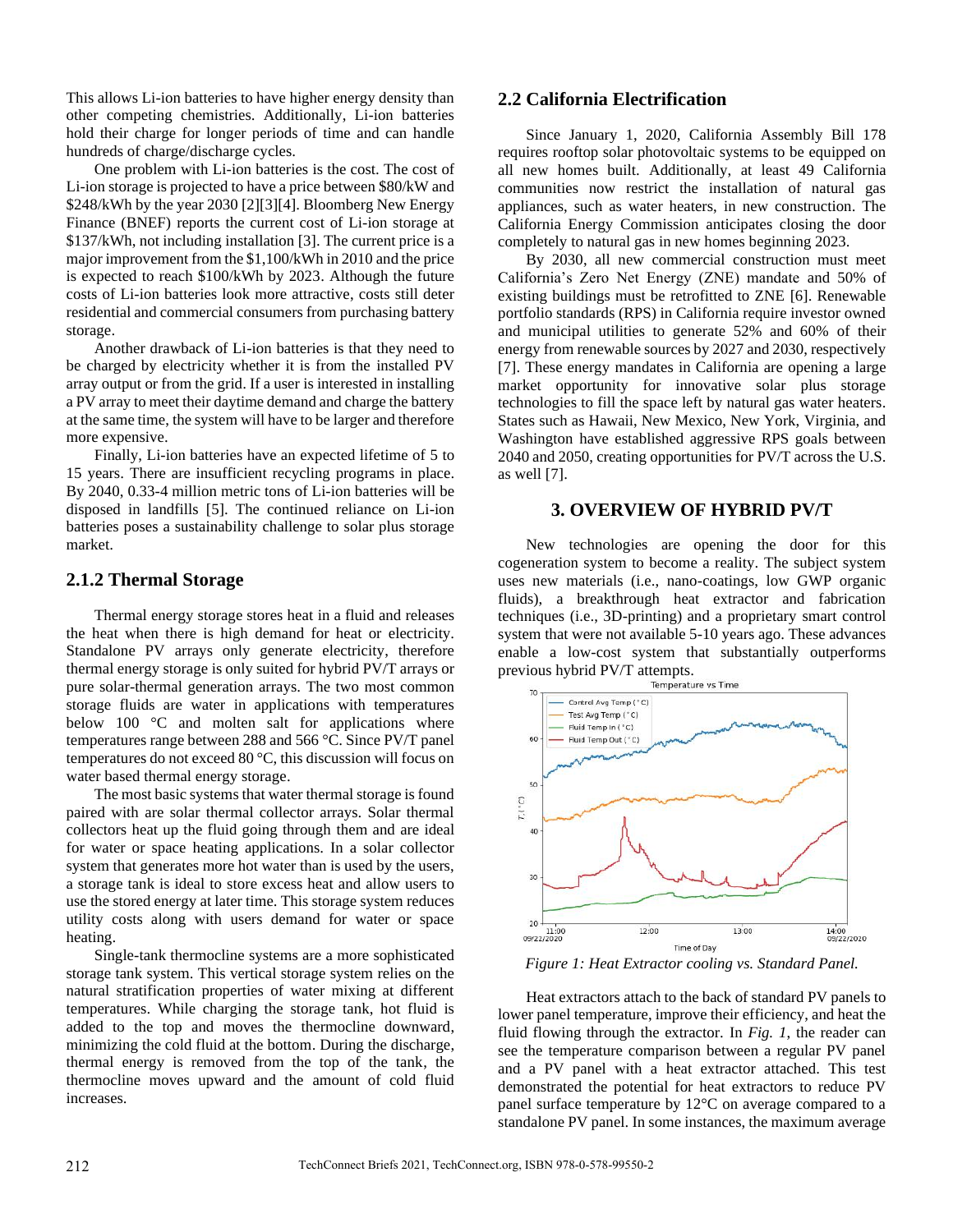panel surface temperature difference between the control and the test panel was 18 °C which can increase power output by 12% (some individual cells recorded surface temperature differences of up to 26 °C at different instances which can be a 14.5% increase in power output). The temperature a panel is cooled to differs temperatures as flow continues across the extractor, absorbed heat increases the temperature of the fluid and lowers heat extraction (see *Fig. 2*). A 12°C temperature reduction produces an average fluid temperature gain of 5.7 °C between the inlet and outlet streams. The maximum fluid temperature gain corresponded to slower flow speeds and less panel cooling.





*Figure 2: Image of Panel Test with Small Extractor. 1*

Control systems must be optimized to balance panel cooling and water heating to maximize power output. Additionally, optimizing the heat exchanger design with new fabrication techniques can improve panel cooling and heat collection.

Storage tank testing demonstrates that our 300-gallon insulated tank stores 23 kWh of energy with a thermocline stratification from 50 °C to 30 °C. For a 2.5-kW array, this is equivalent to 200% increase of available power (11.1 kWh) without storage (based on NREL's PV Watts Calculator). Further experiments show that the top level of the storage tank loses about 6°C (12%) over a period of 14 hours.

During testing of the 300-gallon thermal storage tank, thermal stratification stored a maximum of 18-kWh of energy, demonstrating the viability of the thermal energy battery (see Fig. 3). After 14 hours, without any energy added or removed, the energy stored in the tank was reduced to 15-kWh, demonstrating the potential for the system to store energy for on-demand use over a 12-hour period. Thermal stratification will be optimized to meet hot water demand during evening and nighttime.

The subject hybrid system has a proprietary monitoring and control system to measure performance of the heat extraction, storage and energy generation sub-systems as well as PV panel performance. Current testing of the system uses performance data to calibrate computer models that optimize and control the system based on the energy demands of the end user. These measurements are synthesized with customer guidelines and utility rate structures to make buy/sell/store decisions and to automate the actions necessary to carry out these decisions. The amount of power and hot water generated will be analyzed to estimate the cost benefit of the Quartet system, determine the emission reduction benefits, and estimate the pay-back period.



*Figure 3: Energy Storage Stratification Performance.*

Target performance metrics for the subject hybrid PV/T system estimate an average power output increase of at least 12%. In a 100-kW system located in San Diego, this amounts to an additional 19,000 kWh generated annually with a value of \$7,400 from improved efficiency alone. Additional quantitative benefits of this project include peak load reduction, as the hot water generated can be utilized during peak evening hours in place of electric water heaters. UCI estimates that an average household uses natural gas to use 11.7 MWh annually for hot water [8]. This proposed project would provide 190 MWh/year in hot water, enough to fully supply 16 households for the year. According to the EPA's conversion factor of 700 T  $CO<sub>2</sub>e/kWh$ , this system would prevent 147 MT of CO2e per year from entering the environment, save consumers \$81,543/year (SDG&E Peak Demand Prices) in electric power and natural gas utility charges, and reduce the social costs of carbon by \$6,174 per year. Social costs of carbon refer to a comprehensive estimate of climate change damage which is estimated to be about  $$42/MT$  CO<sub>2</sub>e by the EPA.

Combining PV/T and ORC to generate power on-demand is on the horizon. The ORC will be charged with DR-14a which is a novel azeotropic blend, provided for this test by The Chemours Company, with a global warming potential (GWP)

<sup>1</sup> *Copyright of Icarus RT.*